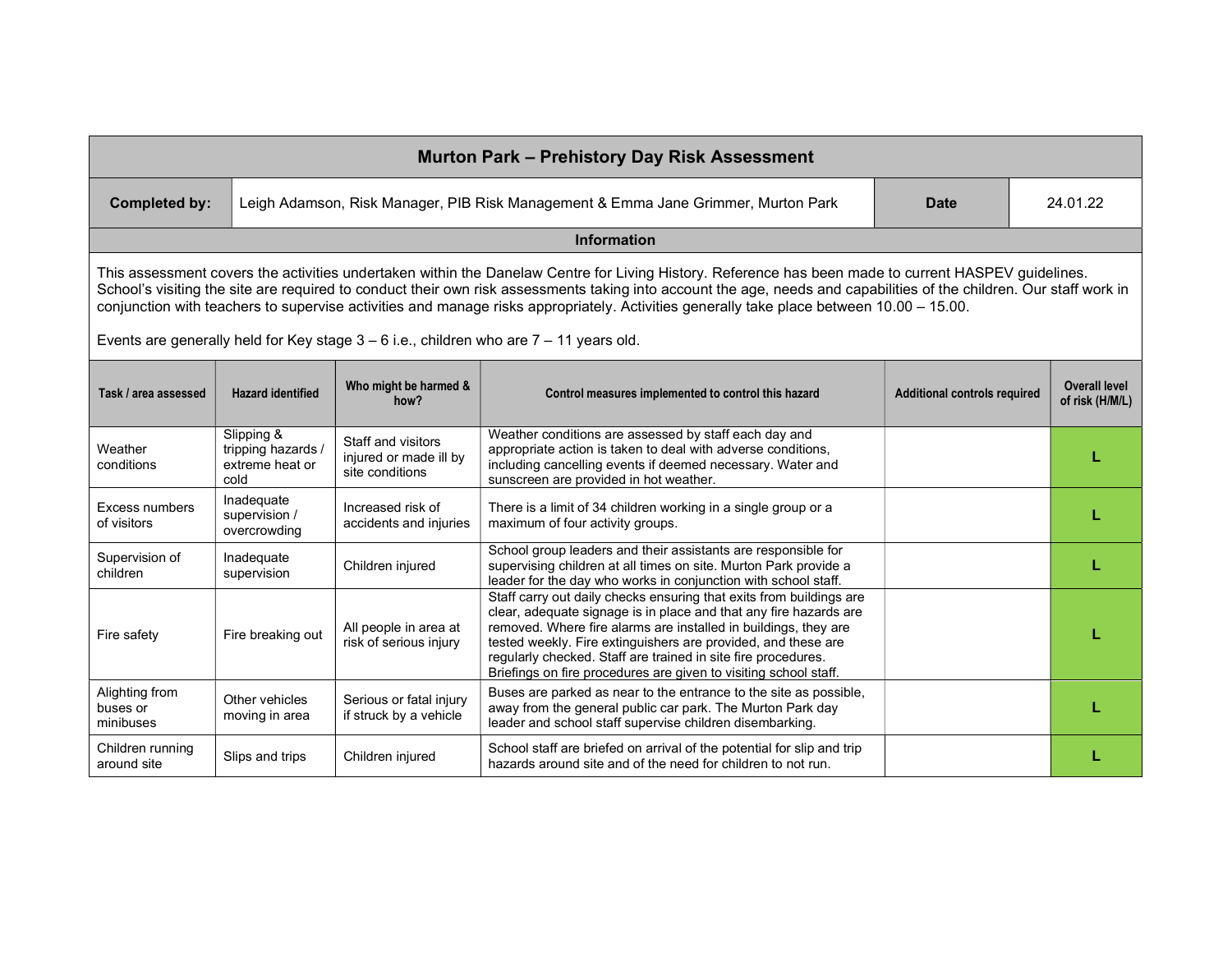| Task / area assessed                              | <b>Hazard identified</b>               | Who might be harmed &<br>how?                                                 | Control measures implemented to control this hazard                                                                                                                                                                                                                                                            | <b>Additional controls required</b>                                                   | <b>Overall level</b><br>of risk (H/M/L) |
|---------------------------------------------------|----------------------------------------|-------------------------------------------------------------------------------|----------------------------------------------------------------------------------------------------------------------------------------------------------------------------------------------------------------------------------------------------------------------------------------------------------------|---------------------------------------------------------------------------------------|-----------------------------------------|
| Touching animals<br>(generally two<br>sheep)      | Infection risk                         | Children suffering<br>illness                                                 | Children and school staff are briefed on the potential hazards at<br>the start of the day and advised not to touch the animals or put<br>their hands in their mouth if they have been in contact with<br>animals. Hand sanitizer is readily available. Children are taken to<br>wash their hands before lunch. |                                                                                       |                                         |
| Pregnant ewes                                     | Toxoplasmosis                          | <b>Pregnant ladies</b><br>contracting the<br>condition leading to<br>abortion | Warnings are issued to pregnant ladies when there is a potential<br>hazard.                                                                                                                                                                                                                                    |                                                                                       |                                         |
| Water in ditches<br>and ponds                     | Children falling in                    | Children drowning or<br>soaked and upset /<br>shocked                         | Activities take place away from water hazards.<br>Signs and fences are in place to reduce potential for falling in<br>water.<br>Group leaders are briefed on the potential hazards.                                                                                                                            | Fencing is to be<br>improved in some areas<br>and the main ditch is to<br>be drained. |                                         |
| Rubbing stones<br>together                        | Entrapment                             | Crushed / bruised<br>fingers                                                  | Children are briefed before any hands-on activities and are<br>supervised throughout.                                                                                                                                                                                                                          |                                                                                       |                                         |
| Display items                                     | Items falling and<br>striking children | Injury                                                                        | 'Do not touch' signs and barriers are used where appropriate.<br>Children are always supervised.                                                                                                                                                                                                               |                                                                                       |                                         |
| First aid provision                               | Injuries requiring<br>attention        | Injuries exacerbated if<br>inadequate provision                               | There is adequate provision of first aid equipment and staff with<br>first aid training. First aid provision is covered in the pre-start<br>briefing.                                                                                                                                                          |                                                                                       |                                         |
| Out of bounds<br>areas                            | Various potential<br>hazards           | Children injured                                                              | Children are instructed on site rules at the start of the day.<br>Children are constantly supervised. Children are accompanied if<br>requiring the toilet outside scheduled times.                                                                                                                             |                                                                                       |                                         |
| General site                                      | Slips and trips                        | Children and adults<br>injured in a fall                                      | Staff do daily site checks and deal with significant hazards. Safety<br>rules are communicated to school staff and children. Children are<br>always supervised.                                                                                                                                                |                                                                                       |                                         |
| Guided tour and<br>talk in Round<br><b>Houses</b> | Trip hazard in<br>darkened house       | Children injured in a<br>fall                                                 | Children are briefed on the hazard and walk slowly in single file<br>after being guided in.<br>The room is kept clear of significant tripping hazards.                                                                                                                                                         |                                                                                       |                                         |
| Wearing costumes                                  | Rope causing<br>tripping hazard        | Children injured                                                              | Children are issued with a tunic and rope tied at the waist by an<br>adult. Ropes are re-tied if they begin to sag.                                                                                                                                                                                            |                                                                                       |                                         |
| Handling artefacts                                | Sharp or heavy<br>items                | Cuts / crushed fingers                                                        | Hazards covered in briefing and constant supervision. Staff<br>regularly check artefacts to be handled.                                                                                                                                                                                                        |                                                                                       |                                         |